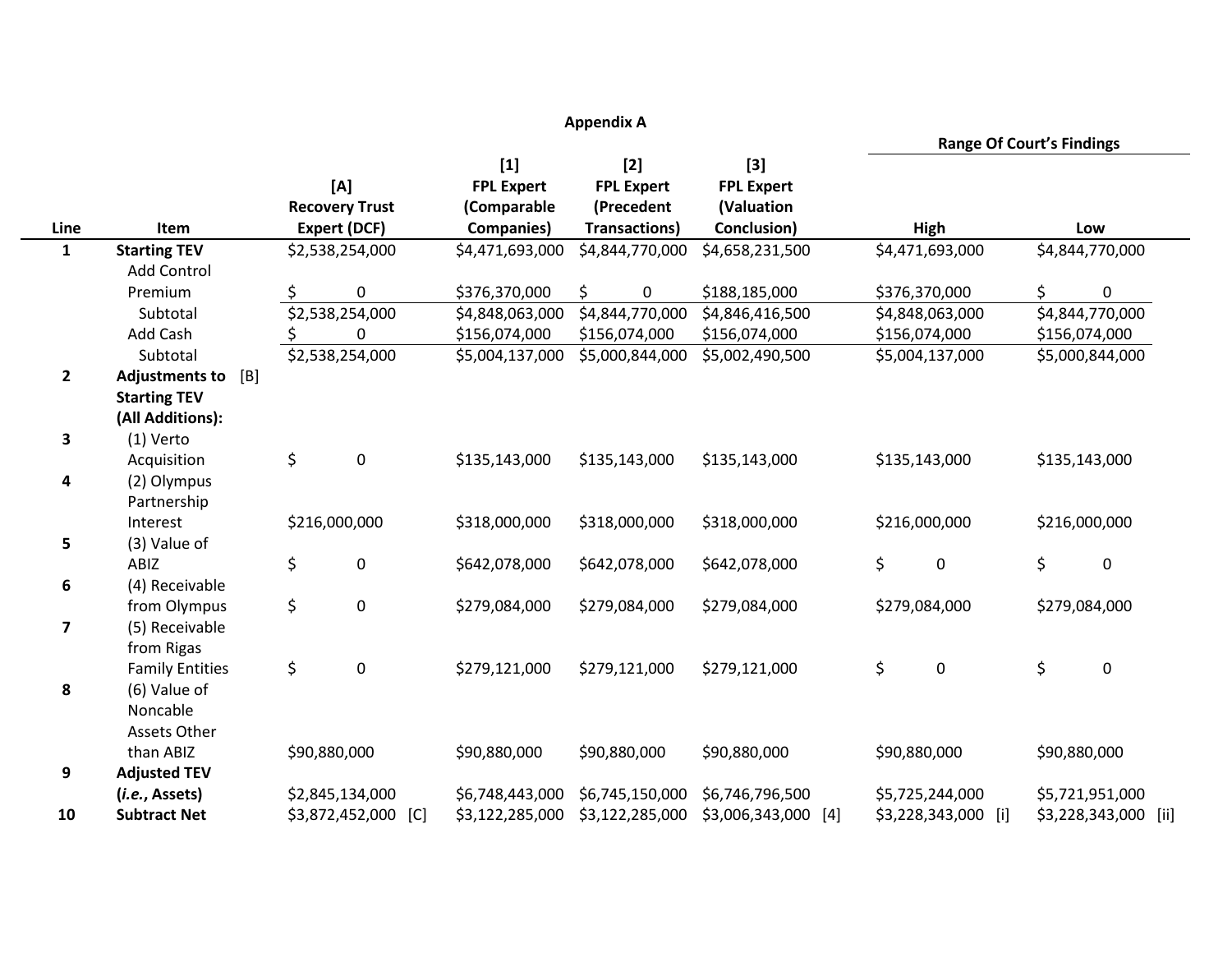|    | Debt (i.e.,<br>Liabilities): |                    |                 |                 |                 |                 |                   |
|----|------------------------------|--------------------|-----------------|-----------------|-----------------|-----------------|-------------------|
| 11 | <b>Extent to Which</b>       |                    |                 |                 |                 |                 |                   |
|    | Solvent or                   |                    |                 |                 |                 |                 |                   |
|    | Insolvent                    |                    |                 |                 |                 |                 |                   |
|    | (Parenthesis                 |                    |                 |                 |                 |                 |                   |
|    | <b>Indicates</b>             | \$                 |                 |                 |                 |                 |                   |
|    | Insolvent)                   | (1,027,318,000)    | \$3,626,158,000 | \$3,622,865,000 | \$3,740,453,500 | \$2,496,901,000 | \$2,493,608,000   |
| 12 | Market Cap [D]               | \$3,141,992,000    | \$3,141,992,000 | \$3,141,992,000 | \$3,141,992,000 | \$3,141,992,000 | \$3,141,992,000   |
| 13 | <b>Premium Over</b>          |                    |                 |                 |                 |                 |                   |
|    | (Under) Market               | Ś                  |                 |                 |                 |                 |                   |
|    | $Cap($ \$)                   | (4, 169, 310, 000) | \$484,166,000   | \$480,873,000   | \$598,461,500   | \$(645,091,000) | \$(648, 384, 000) |
| 14 | <b>Premium Over</b>          |                    |                 |                 |                 |                 |                   |
|    | (Under) Market               |                    |                 |                 |                 |                 |                   |
|    | Cap (%)                      | $-133%$            | 15%             | 15%             | 19%             | $-21%$          | $-21%$            |

**Appendix A**

**[A]** Shaked Decl. 34 "Summary of Adelphia Equity Valuation"; *see also* Shaked Rept. ex. 9a. In mid-January 1999, Adelphia issued stock and received \$372 million in proceeds. Initially Shaked included the equity proceeds (less \$150 million in additional borrowings to finance the Stock Repurchase) as a positive adjustment to TEV. Shaked Rept. ¶¶ 213–14 & exh. 9a. Shaked reversed course in his Rebuttal Report, and instead excluded the \$372 million in equity proceeds (though maintaining the \$150 million in debt incurred to finance the Stock Repurchase). Shaked Rebuttal Rept. ¶ 53. Shaked also was inconsistent with respect to the inclusion of \$156.1 million in cash. While Tuliano always included it, Shaked initially did, but later decided to take it out. Shaked Decl. ¶ 101.

**[B]** This table shows six categories of adjustments to Starting TEV, while the Decision speaks of only five, by reason of my split conclusions with respect to one of those five, "Receivables".

**[C]** This figure does not correspond with the \$3.722 billion of net debt cited by Shaked, *see* Shaked Decl. ¶¶ 100–101; Shaked Rept. ¶ 212, because I added to Shaked's \$3.722 billion the \$150 million in debt to finance the Stock Repurchase. *See* note [A] above. I did so for ease of comparison between Shaked's, Tuliano's and my own valuations.

**[D]** I multiplied Adelphia's 53.2 million shares outstanding by Adelphia's market price of \$59.06, both as of January 28, 1999. *See* Shaked Decl. ¶ 120 & n.54.

**[1]** Tuliano Decl. exh. 1 at 2.